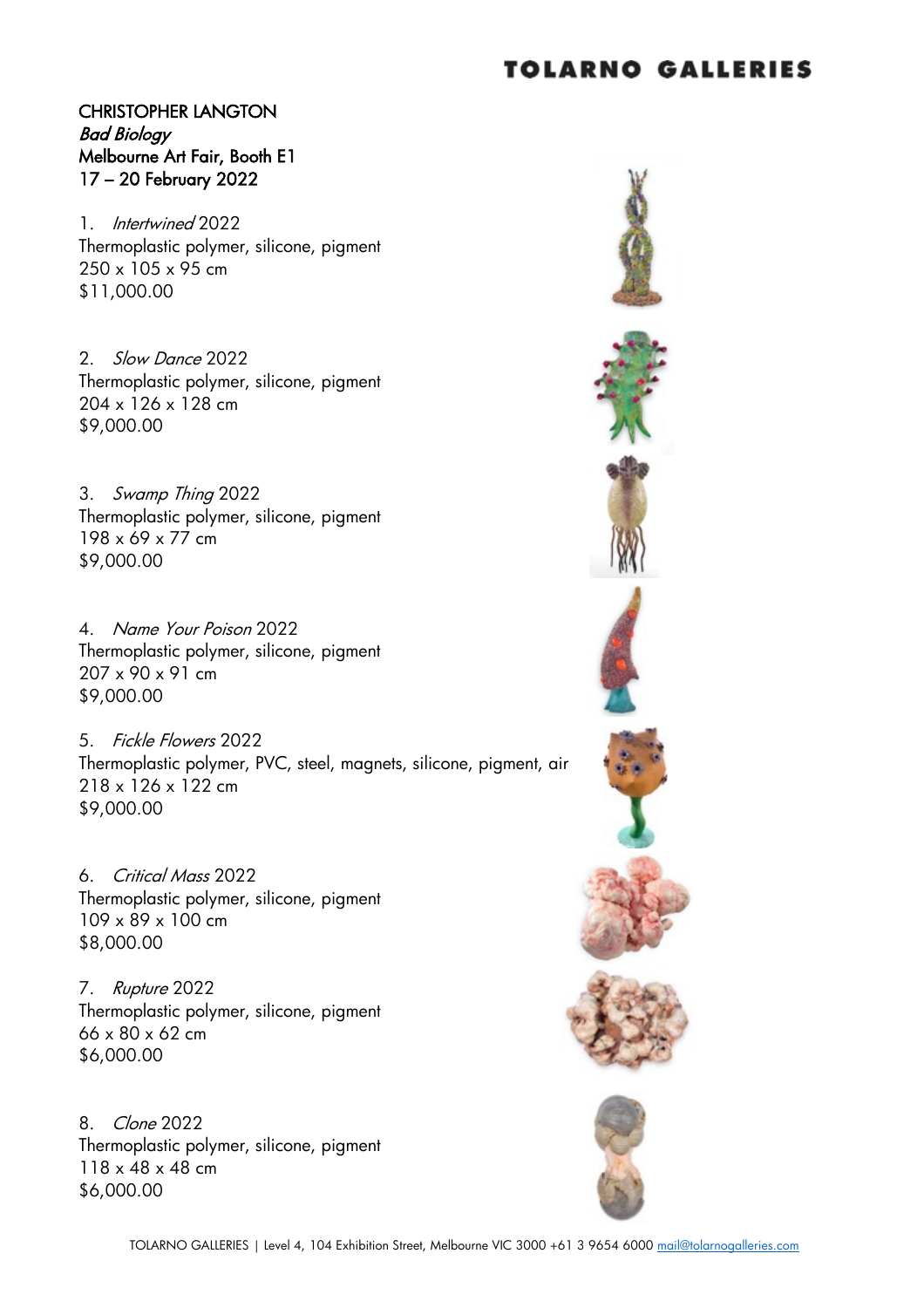9. Nudibranch 2021 Thermoplastic polymer, silicone, pigment 161 x 162 x 117 cm \$9,000.00

10. Surface Tension 2021 Thermoplastic polymer, silicone, pigment 117 x 126 x 126 cm \$9,000.00

11. Scramblase 2021 Thermoplastic polymer, silicone, pigment 75 x 70 x 70 cm \$4,800.00

12. Astro Cheese 2021 Thermoplastic polymer, silicone, pigment 102 x 104 x 100 cm \$4,800.00

13. *Gallpod* 2021 Thermoplastic polymer, silicone, pigment 75 x 70 x 70 cm \$4,800.00

14. Miniblast 2022 Thermoplastic polymer, silicone, pigment 138 x 47 x 40 cm \$3,000.00

15. Flippase 2021 Thermoplastic polymer, silicone, pigment 70 x 70 x 70 cm \$4,800.00

16. Murkfreak 2021 Thermoplastic polymer, silicone, pigment 70 x 70 x 70 cm \$4,800.00

17. Spirogyra 2021 Thermoplastic polymer, silicone, pigment 34 x 115 x 36 cm \$4,800.00

18. *Ejecta* 2021 Thermoplastic polymer, silicone, pigment 114 x 111 x 103 cm \$6,000.00

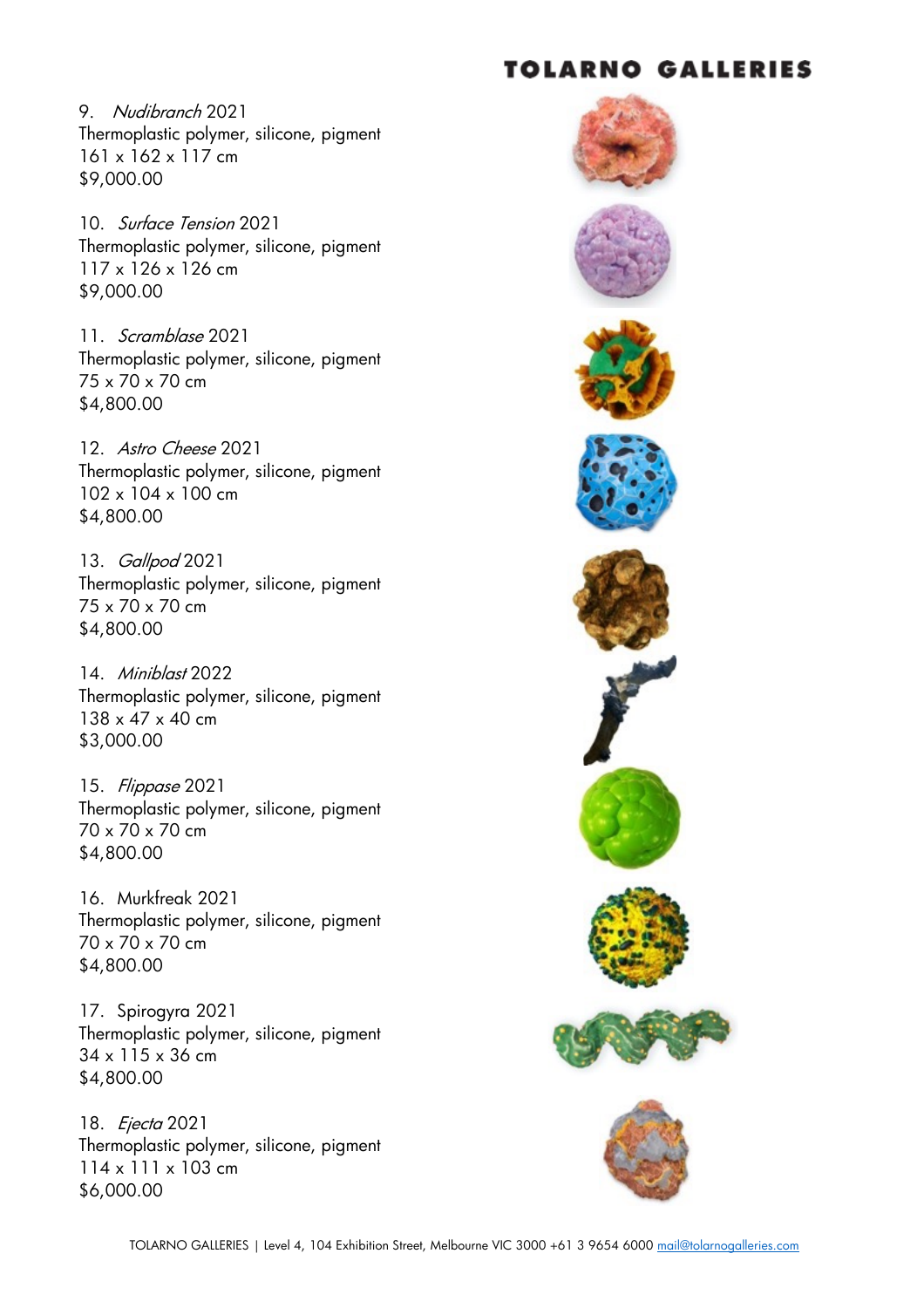19. Annular city 2021 Thermoplastic polymer, silicone, pigment 75 x 71 x 75 cm \$4,800.00

20. Zitball 2021 Thermoplastic polymer, silicone, pigment 116 x 118 x 115 cm \$9,000.00

21. Rocorix 2021 Thermoplastic polymer, silicone, pigment 38 x 38 x 40 cm \$3,000.00

22. Trackball 2021 Thermoplastic polymer, silicone, pigment 75 x 75 x 75 cm \$5,000.00

23. Frigor 2021 Thermoplastic polymer, silicone, pigment 39 x 38 x 39 cm \$3,000.00

24. Spaceworms 2021 Thermoplastic polymer, silicone, pigment 59 x 169 x 188 cm \$5,000.00

25. Making Tracks 2022 Thermoplastic polymer, silicone, pigment 52 x 42 x 47 cm \$4,800.00

26. Zoospore 2021 Thermoplastic polymer, silicone, pigment 27 x 30 x 28 cm \$1,800.00

27. Spikule 2021 Thermoplastic polymer, silicone, pigment 38 x 40 x 33 cm \$2,800.00

All works are unique. Price includes GST.

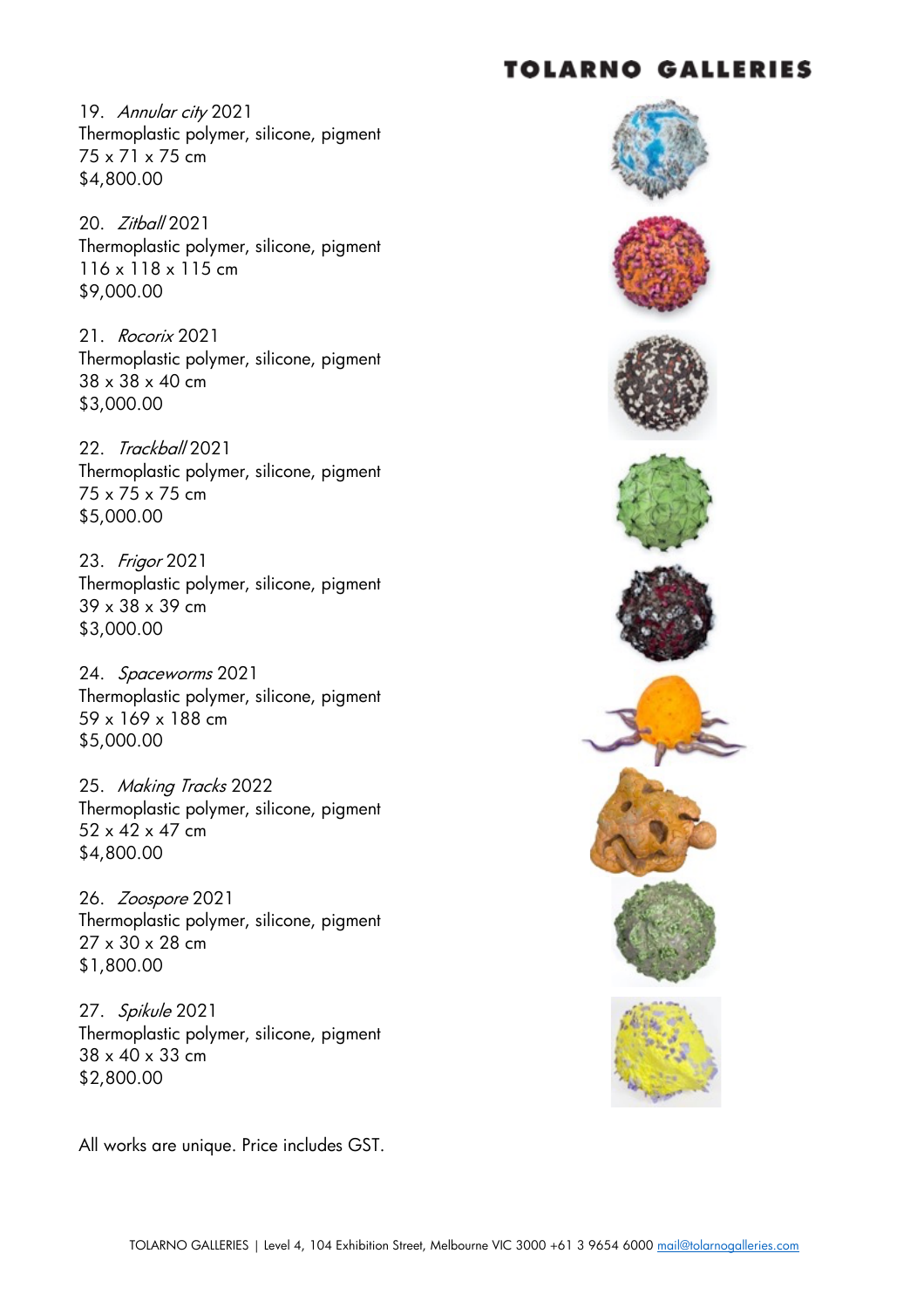#### Christopher Langton: Bad Biology

It is perhaps no coincidence that the graphic representation of the Coronavirus that we have become familiar with through news reporting over the course of the pandemic is startlingly like the strange, globular forms of Christopher Langton's new installation *Bad Biology*, 2022. With its orblike anatomy and tufts of cellular material, COVID-19 and its various mutations would be perfectly at home amongst the strange, and strangely appealing 'creatures' that populate Langton's newlycreated world. While based on real-life knowledge and study of the virus, the 'image' that we are now overly familiar with and recognise as Coronavirus also shares the 1950s Pop sci-fi sensibility of Langton's brightly hued asteroids and mutant forms, along with the way in which their seemingly organic or 'natural' components manifest in terrifyingly 'unnatural' and unknown lifeforms.

The precursor to this work – *Colonies*, 2021 was inspired by Langton's personal experience of a viral infection, but during the pandemic it "metastasised", to use the artist's words, into something more universal. The shapes, forms and colours that revealed themselves to the artist over the course of his research seemed "very sculptural". As a result, his own manipulation of scale has seen the creation of a disorienting environment where asteroid and planetary forms shrink, and the scaling up of micro-organisms, viruses and bacteria enable the audience to encounter them on a terrifyingly human scale. Navigating Langton's world is like making one's way through a computer game, but are we underwater, in outer space or travelling through someone's bloodstream?<sup>1</sup> Regardless, it is certainly a new reality. As the artist has said:

> The audience must adopt the role of an explorer to navigate the exhibition space, making their way carefully so that they don't physically bump one of the forms and potentially risk 'infection'. I like the fact that the installation places the audience on their guard, making it immediately apparent that they are the 'outsider' in this colony and that the rules or protocols that govern it are not their own. … I recently read that less than half of our body's cells are human; the rest are 'microscopic colonists'. I think the very least we can do is acknowledge the majority cell count.<sup>2</sup>

As the dark undercurrent of Langton's back catalogue of Pop-y inflatables attests, he has always been interested in monsters, and writing on monster theory continues to inform his practice.<sup>3</sup> From the artist's early field of enormous swaying sunflowers to his super-sized cyborg, zombie and Manga-like figures, Langton has used scale to disarm and unsettle the viewer like a classic B-grade sci fi film director (think *Godzilla, 1954, Attack of the Fifty Foot Woman*, 1958 or *Them!*, 1954, with its giant mutant ants ... the list goes on). While they may initially delight in all their brightly coloured cuteness, the cast of creatures that fill Langton's oeuvre loom over the viewer, dominating our personal space. Their physical transformation is unnatural and otherworldly, and with this

<sup>&</sup>lt;sup>1</sup> Christopher Langton, *Colonies*, Hazelhurst Regional Galleries, 2021,

https://www.youtube.com/watch?v=SJ27Rphomsg

<sup>&</sup>lt;sup>2</sup> Christopher Langton, "Process Christopher Langton", Artist Profile, issue 57, November 2021, p. 133

<sup>&</sup>lt;sup>3</sup> A much-used recent text is Jeffrey Andrew Weinstock (ed.), The Monster Theory Reader, University of Minnesotta, 2020.